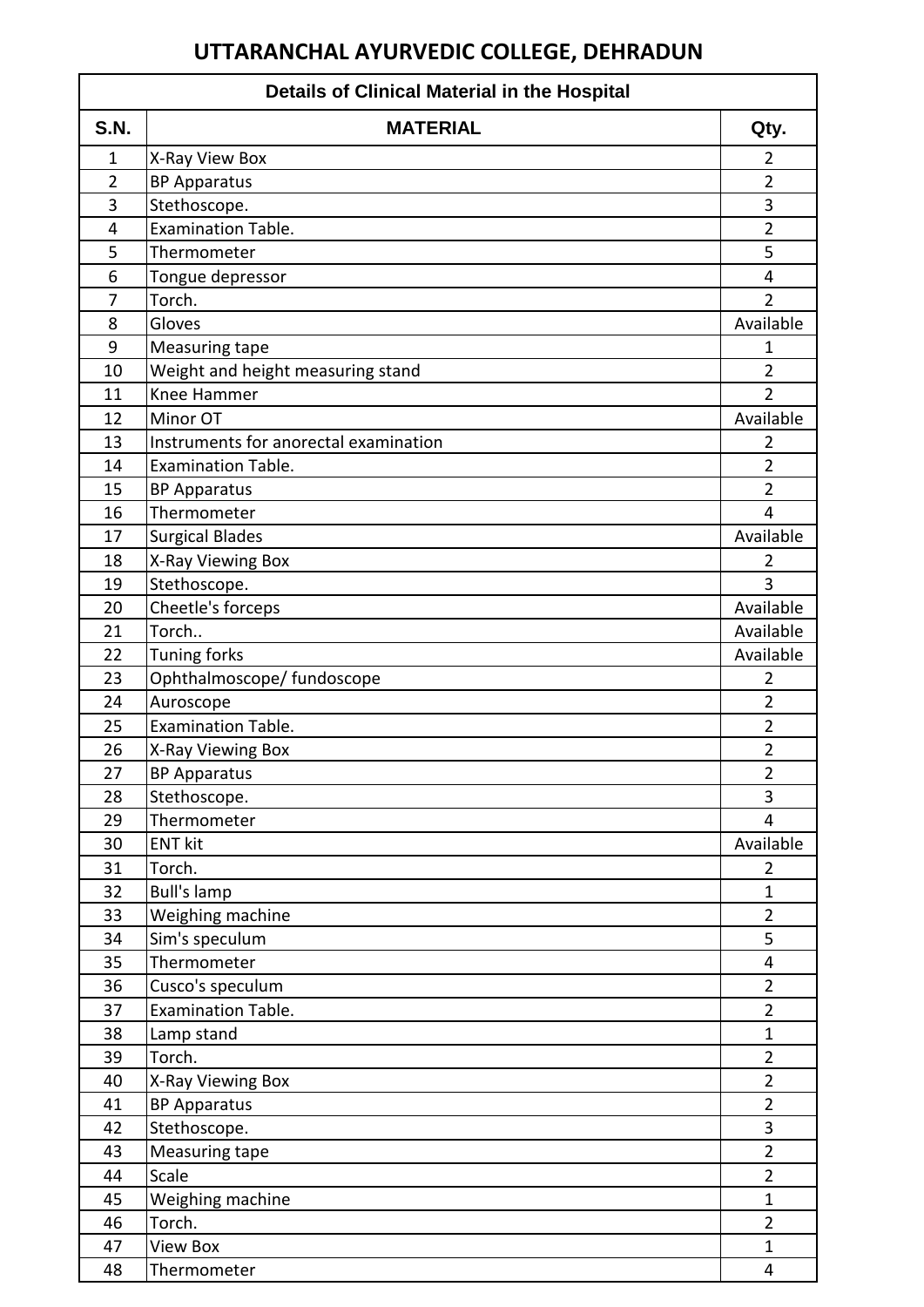| 50<br>Available<br>Stethoscope<br>51<br><b>Examination table</b><br>Available<br>X-Ray View Box<br>52<br>2<br>53<br>$\overline{2}$<br><b>BP Apparatus</b><br>3<br>Stethoscope.<br>54<br><b>Examination Table.</b><br>$\overline{2}$<br>55<br>56<br>Thermometer<br>$\overline{4}$<br>57<br>Tongue depressor<br>4<br>Torch.<br>58<br>$\overline{2}$<br>$\overline{2}$<br>59<br>Measuring tape<br>Weight and height measuring stand<br>$\overline{2}$<br>60<br>$\overline{2}$<br>61<br>Knee Hammer<br>62<br>Available<br>Gloves<br>Available<br>63<br>Facilities available (Equipment, Instrument, Furniture etc)<br>64<br>Facilities available (Equipment, Instrument, Furniture etc)<br>Available<br>65<br>Shadowless Lamp<br>2<br><b>Suction Machine (Neonatal)</b><br>$\overline{2}$<br>66<br>67<br>Oxygen Cylinder and Mask<br>$\overline{2}$<br>Foetal Toco Cardiograph<br>68<br>$\mathbf{1}$<br>Radient Warmer<br>69<br>$\overline{2}$<br>$\overline{2}$<br>70<br>Phototherapy Unit<br><b>Weighing Machine (Paediatric)</b><br>71<br>$\mathbf{1}$<br>Patient trolley<br>$\overline{2}$<br>72<br>73<br>Anaesthesia trolley<br>$\overline{2}$<br>Infantometer<br>$\mathbf{1}$<br>74<br>$\overline{2}$<br>75<br>Vacuum extractor<br>76<br>$\mathbf{1}$<br><b>Foetal Doppler</b><br>Low cavity forceps<br>$\overline{2}$<br>77<br>Steriliser<br>78<br>2<br>Available<br>79<br>Macintosh rubber sheet<br>Available<br>80<br>Catguts and Thread<br>Instruments for labour and Episiotomy (Scissors, forceps, needle, holder<br>Available<br>81<br>etc.)<br>82<br>Baby tray<br>$\overline{2}$<br>Available<br>83<br>HIV kit for emergency patients<br>84<br>Plain and Hole towels<br>Available<br>85<br>Nebuliser<br>$\overline{2}$<br>86<br>6<br>Foetoscope<br>Autoclave<br>87<br>$\overline{2}$<br>Available<br>88<br>Drums<br>89<br>Available<br>Instrumental Trolley<br>OT tables with head up and head low facility<br>90<br>1<br>$\overline{2}$<br>91<br>Pulse Oxymeter<br>Resuscitation kit<br>92<br>1<br>93<br>1<br>Boyle's apparatus<br>94<br>Electrocautery<br>$\mathbf{1}$<br><b>MTP Suction Machine</b><br>95<br>$\mathbf{1}$<br>96<br>Anaesthesia Kit<br>$\mathbf{1}$<br>97<br><b>Blunt and Sharp Curettes</b><br>10<br>Dilators set (Hegar's, Hawkins)<br>98<br>10 | 49 | <b>BP Apparatus</b> | $\overline{2}$ |
|-------------------------------------------------------------------------------------------------------------------------------------------------------------------------------------------------------------------------------------------------------------------------------------------------------------------------------------------------------------------------------------------------------------------------------------------------------------------------------------------------------------------------------------------------------------------------------------------------------------------------------------------------------------------------------------------------------------------------------------------------------------------------------------------------------------------------------------------------------------------------------------------------------------------------------------------------------------------------------------------------------------------------------------------------------------------------------------------------------------------------------------------------------------------------------------------------------------------------------------------------------------------------------------------------------------------------------------------------------------------------------------------------------------------------------------------------------------------------------------------------------------------------------------------------------------------------------------------------------------------------------------------------------------------------------------------------------------------------------------------------------------------------------------------------------------------------------------------------------------------------------------------------------------------------------------------------------------------------------------------------------------------------------------------------------------------------------------------------------------------------------------------------------------------------------------------------------------------------------------------------------------------------------|----|---------------------|----------------|
|                                                                                                                                                                                                                                                                                                                                                                                                                                                                                                                                                                                                                                                                                                                                                                                                                                                                                                                                                                                                                                                                                                                                                                                                                                                                                                                                                                                                                                                                                                                                                                                                                                                                                                                                                                                                                                                                                                                                                                                                                                                                                                                                                                                                                                                                               |    |                     |                |
|                                                                                                                                                                                                                                                                                                                                                                                                                                                                                                                                                                                                                                                                                                                                                                                                                                                                                                                                                                                                                                                                                                                                                                                                                                                                                                                                                                                                                                                                                                                                                                                                                                                                                                                                                                                                                                                                                                                                                                                                                                                                                                                                                                                                                                                                               |    |                     |                |
|                                                                                                                                                                                                                                                                                                                                                                                                                                                                                                                                                                                                                                                                                                                                                                                                                                                                                                                                                                                                                                                                                                                                                                                                                                                                                                                                                                                                                                                                                                                                                                                                                                                                                                                                                                                                                                                                                                                                                                                                                                                                                                                                                                                                                                                                               |    |                     |                |
|                                                                                                                                                                                                                                                                                                                                                                                                                                                                                                                                                                                                                                                                                                                                                                                                                                                                                                                                                                                                                                                                                                                                                                                                                                                                                                                                                                                                                                                                                                                                                                                                                                                                                                                                                                                                                                                                                                                                                                                                                                                                                                                                                                                                                                                                               |    |                     |                |
|                                                                                                                                                                                                                                                                                                                                                                                                                                                                                                                                                                                                                                                                                                                                                                                                                                                                                                                                                                                                                                                                                                                                                                                                                                                                                                                                                                                                                                                                                                                                                                                                                                                                                                                                                                                                                                                                                                                                                                                                                                                                                                                                                                                                                                                                               |    |                     |                |
|                                                                                                                                                                                                                                                                                                                                                                                                                                                                                                                                                                                                                                                                                                                                                                                                                                                                                                                                                                                                                                                                                                                                                                                                                                                                                                                                                                                                                                                                                                                                                                                                                                                                                                                                                                                                                                                                                                                                                                                                                                                                                                                                                                                                                                                                               |    |                     |                |
|                                                                                                                                                                                                                                                                                                                                                                                                                                                                                                                                                                                                                                                                                                                                                                                                                                                                                                                                                                                                                                                                                                                                                                                                                                                                                                                                                                                                                                                                                                                                                                                                                                                                                                                                                                                                                                                                                                                                                                                                                                                                                                                                                                                                                                                                               |    |                     |                |
|                                                                                                                                                                                                                                                                                                                                                                                                                                                                                                                                                                                                                                                                                                                                                                                                                                                                                                                                                                                                                                                                                                                                                                                                                                                                                                                                                                                                                                                                                                                                                                                                                                                                                                                                                                                                                                                                                                                                                                                                                                                                                                                                                                                                                                                                               |    |                     |                |
|                                                                                                                                                                                                                                                                                                                                                                                                                                                                                                                                                                                                                                                                                                                                                                                                                                                                                                                                                                                                                                                                                                                                                                                                                                                                                                                                                                                                                                                                                                                                                                                                                                                                                                                                                                                                                                                                                                                                                                                                                                                                                                                                                                                                                                                                               |    |                     |                |
|                                                                                                                                                                                                                                                                                                                                                                                                                                                                                                                                                                                                                                                                                                                                                                                                                                                                                                                                                                                                                                                                                                                                                                                                                                                                                                                                                                                                                                                                                                                                                                                                                                                                                                                                                                                                                                                                                                                                                                                                                                                                                                                                                                                                                                                                               |    |                     |                |
|                                                                                                                                                                                                                                                                                                                                                                                                                                                                                                                                                                                                                                                                                                                                                                                                                                                                                                                                                                                                                                                                                                                                                                                                                                                                                                                                                                                                                                                                                                                                                                                                                                                                                                                                                                                                                                                                                                                                                                                                                                                                                                                                                                                                                                                                               |    |                     |                |
|                                                                                                                                                                                                                                                                                                                                                                                                                                                                                                                                                                                                                                                                                                                                                                                                                                                                                                                                                                                                                                                                                                                                                                                                                                                                                                                                                                                                                                                                                                                                                                                                                                                                                                                                                                                                                                                                                                                                                                                                                                                                                                                                                                                                                                                                               |    |                     |                |
|                                                                                                                                                                                                                                                                                                                                                                                                                                                                                                                                                                                                                                                                                                                                                                                                                                                                                                                                                                                                                                                                                                                                                                                                                                                                                                                                                                                                                                                                                                                                                                                                                                                                                                                                                                                                                                                                                                                                                                                                                                                                                                                                                                                                                                                                               |    |                     |                |
|                                                                                                                                                                                                                                                                                                                                                                                                                                                                                                                                                                                                                                                                                                                                                                                                                                                                                                                                                                                                                                                                                                                                                                                                                                                                                                                                                                                                                                                                                                                                                                                                                                                                                                                                                                                                                                                                                                                                                                                                                                                                                                                                                                                                                                                                               |    |                     |                |
|                                                                                                                                                                                                                                                                                                                                                                                                                                                                                                                                                                                                                                                                                                                                                                                                                                                                                                                                                                                                                                                                                                                                                                                                                                                                                                                                                                                                                                                                                                                                                                                                                                                                                                                                                                                                                                                                                                                                                                                                                                                                                                                                                                                                                                                                               |    |                     |                |
|                                                                                                                                                                                                                                                                                                                                                                                                                                                                                                                                                                                                                                                                                                                                                                                                                                                                                                                                                                                                                                                                                                                                                                                                                                                                                                                                                                                                                                                                                                                                                                                                                                                                                                                                                                                                                                                                                                                                                                                                                                                                                                                                                                                                                                                                               |    |                     |                |
|                                                                                                                                                                                                                                                                                                                                                                                                                                                                                                                                                                                                                                                                                                                                                                                                                                                                                                                                                                                                                                                                                                                                                                                                                                                                                                                                                                                                                                                                                                                                                                                                                                                                                                                                                                                                                                                                                                                                                                                                                                                                                                                                                                                                                                                                               |    |                     |                |
|                                                                                                                                                                                                                                                                                                                                                                                                                                                                                                                                                                                                                                                                                                                                                                                                                                                                                                                                                                                                                                                                                                                                                                                                                                                                                                                                                                                                                                                                                                                                                                                                                                                                                                                                                                                                                                                                                                                                                                                                                                                                                                                                                                                                                                                                               |    |                     |                |
|                                                                                                                                                                                                                                                                                                                                                                                                                                                                                                                                                                                                                                                                                                                                                                                                                                                                                                                                                                                                                                                                                                                                                                                                                                                                                                                                                                                                                                                                                                                                                                                                                                                                                                                                                                                                                                                                                                                                                                                                                                                                                                                                                                                                                                                                               |    |                     |                |
|                                                                                                                                                                                                                                                                                                                                                                                                                                                                                                                                                                                                                                                                                                                                                                                                                                                                                                                                                                                                                                                                                                                                                                                                                                                                                                                                                                                                                                                                                                                                                                                                                                                                                                                                                                                                                                                                                                                                                                                                                                                                                                                                                                                                                                                                               |    |                     |                |
|                                                                                                                                                                                                                                                                                                                                                                                                                                                                                                                                                                                                                                                                                                                                                                                                                                                                                                                                                                                                                                                                                                                                                                                                                                                                                                                                                                                                                                                                                                                                                                                                                                                                                                                                                                                                                                                                                                                                                                                                                                                                                                                                                                                                                                                                               |    |                     |                |
|                                                                                                                                                                                                                                                                                                                                                                                                                                                                                                                                                                                                                                                                                                                                                                                                                                                                                                                                                                                                                                                                                                                                                                                                                                                                                                                                                                                                                                                                                                                                                                                                                                                                                                                                                                                                                                                                                                                                                                                                                                                                                                                                                                                                                                                                               |    |                     |                |
|                                                                                                                                                                                                                                                                                                                                                                                                                                                                                                                                                                                                                                                                                                                                                                                                                                                                                                                                                                                                                                                                                                                                                                                                                                                                                                                                                                                                                                                                                                                                                                                                                                                                                                                                                                                                                                                                                                                                                                                                                                                                                                                                                                                                                                                                               |    |                     |                |
|                                                                                                                                                                                                                                                                                                                                                                                                                                                                                                                                                                                                                                                                                                                                                                                                                                                                                                                                                                                                                                                                                                                                                                                                                                                                                                                                                                                                                                                                                                                                                                                                                                                                                                                                                                                                                                                                                                                                                                                                                                                                                                                                                                                                                                                                               |    |                     |                |
|                                                                                                                                                                                                                                                                                                                                                                                                                                                                                                                                                                                                                                                                                                                                                                                                                                                                                                                                                                                                                                                                                                                                                                                                                                                                                                                                                                                                                                                                                                                                                                                                                                                                                                                                                                                                                                                                                                                                                                                                                                                                                                                                                                                                                                                                               |    |                     |                |
|                                                                                                                                                                                                                                                                                                                                                                                                                                                                                                                                                                                                                                                                                                                                                                                                                                                                                                                                                                                                                                                                                                                                                                                                                                                                                                                                                                                                                                                                                                                                                                                                                                                                                                                                                                                                                                                                                                                                                                                                                                                                                                                                                                                                                                                                               |    |                     |                |
|                                                                                                                                                                                                                                                                                                                                                                                                                                                                                                                                                                                                                                                                                                                                                                                                                                                                                                                                                                                                                                                                                                                                                                                                                                                                                                                                                                                                                                                                                                                                                                                                                                                                                                                                                                                                                                                                                                                                                                                                                                                                                                                                                                                                                                                                               |    |                     |                |
|                                                                                                                                                                                                                                                                                                                                                                                                                                                                                                                                                                                                                                                                                                                                                                                                                                                                                                                                                                                                                                                                                                                                                                                                                                                                                                                                                                                                                                                                                                                                                                                                                                                                                                                                                                                                                                                                                                                                                                                                                                                                                                                                                                                                                                                                               |    |                     |                |
|                                                                                                                                                                                                                                                                                                                                                                                                                                                                                                                                                                                                                                                                                                                                                                                                                                                                                                                                                                                                                                                                                                                                                                                                                                                                                                                                                                                                                                                                                                                                                                                                                                                                                                                                                                                                                                                                                                                                                                                                                                                                                                                                                                                                                                                                               |    |                     |                |
|                                                                                                                                                                                                                                                                                                                                                                                                                                                                                                                                                                                                                                                                                                                                                                                                                                                                                                                                                                                                                                                                                                                                                                                                                                                                                                                                                                                                                                                                                                                                                                                                                                                                                                                                                                                                                                                                                                                                                                                                                                                                                                                                                                                                                                                                               |    |                     |                |
|                                                                                                                                                                                                                                                                                                                                                                                                                                                                                                                                                                                                                                                                                                                                                                                                                                                                                                                                                                                                                                                                                                                                                                                                                                                                                                                                                                                                                                                                                                                                                                                                                                                                                                                                                                                                                                                                                                                                                                                                                                                                                                                                                                                                                                                                               |    |                     |                |
|                                                                                                                                                                                                                                                                                                                                                                                                                                                                                                                                                                                                                                                                                                                                                                                                                                                                                                                                                                                                                                                                                                                                                                                                                                                                                                                                                                                                                                                                                                                                                                                                                                                                                                                                                                                                                                                                                                                                                                                                                                                                                                                                                                                                                                                                               |    |                     |                |
|                                                                                                                                                                                                                                                                                                                                                                                                                                                                                                                                                                                                                                                                                                                                                                                                                                                                                                                                                                                                                                                                                                                                                                                                                                                                                                                                                                                                                                                                                                                                                                                                                                                                                                                                                                                                                                                                                                                                                                                                                                                                                                                                                                                                                                                                               |    |                     |                |
|                                                                                                                                                                                                                                                                                                                                                                                                                                                                                                                                                                                                                                                                                                                                                                                                                                                                                                                                                                                                                                                                                                                                                                                                                                                                                                                                                                                                                                                                                                                                                                                                                                                                                                                                                                                                                                                                                                                                                                                                                                                                                                                                                                                                                                                                               |    |                     |                |
|                                                                                                                                                                                                                                                                                                                                                                                                                                                                                                                                                                                                                                                                                                                                                                                                                                                                                                                                                                                                                                                                                                                                                                                                                                                                                                                                                                                                                                                                                                                                                                                                                                                                                                                                                                                                                                                                                                                                                                                                                                                                                                                                                                                                                                                                               |    |                     |                |
|                                                                                                                                                                                                                                                                                                                                                                                                                                                                                                                                                                                                                                                                                                                                                                                                                                                                                                                                                                                                                                                                                                                                                                                                                                                                                                                                                                                                                                                                                                                                                                                                                                                                                                                                                                                                                                                                                                                                                                                                                                                                                                                                                                                                                                                                               |    |                     |                |
|                                                                                                                                                                                                                                                                                                                                                                                                                                                                                                                                                                                                                                                                                                                                                                                                                                                                                                                                                                                                                                                                                                                                                                                                                                                                                                                                                                                                                                                                                                                                                                                                                                                                                                                                                                                                                                                                                                                                                                                                                                                                                                                                                                                                                                                                               |    |                     |                |
|                                                                                                                                                                                                                                                                                                                                                                                                                                                                                                                                                                                                                                                                                                                                                                                                                                                                                                                                                                                                                                                                                                                                                                                                                                                                                                                                                                                                                                                                                                                                                                                                                                                                                                                                                                                                                                                                                                                                                                                                                                                                                                                                                                                                                                                                               |    |                     |                |
|                                                                                                                                                                                                                                                                                                                                                                                                                                                                                                                                                                                                                                                                                                                                                                                                                                                                                                                                                                                                                                                                                                                                                                                                                                                                                                                                                                                                                                                                                                                                                                                                                                                                                                                                                                                                                                                                                                                                                                                                                                                                                                                                                                                                                                                                               |    |                     |                |
|                                                                                                                                                                                                                                                                                                                                                                                                                                                                                                                                                                                                                                                                                                                                                                                                                                                                                                                                                                                                                                                                                                                                                                                                                                                                                                                                                                                                                                                                                                                                                                                                                                                                                                                                                                                                                                                                                                                                                                                                                                                                                                                                                                                                                                                                               |    |                     |                |
|                                                                                                                                                                                                                                                                                                                                                                                                                                                                                                                                                                                                                                                                                                                                                                                                                                                                                                                                                                                                                                                                                                                                                                                                                                                                                                                                                                                                                                                                                                                                                                                                                                                                                                                                                                                                                                                                                                                                                                                                                                                                                                                                                                                                                                                                               |    |                     |                |
|                                                                                                                                                                                                                                                                                                                                                                                                                                                                                                                                                                                                                                                                                                                                                                                                                                                                                                                                                                                                                                                                                                                                                                                                                                                                                                                                                                                                                                                                                                                                                                                                                                                                                                                                                                                                                                                                                                                                                                                                                                                                                                                                                                                                                                                                               |    |                     |                |
|                                                                                                                                                                                                                                                                                                                                                                                                                                                                                                                                                                                                                                                                                                                                                                                                                                                                                                                                                                                                                                                                                                                                                                                                                                                                                                                                                                                                                                                                                                                                                                                                                                                                                                                                                                                                                                                                                                                                                                                                                                                                                                                                                                                                                                                                               |    |                     |                |
|                                                                                                                                                                                                                                                                                                                                                                                                                                                                                                                                                                                                                                                                                                                                                                                                                                                                                                                                                                                                                                                                                                                                                                                                                                                                                                                                                                                                                                                                                                                                                                                                                                                                                                                                                                                                                                                                                                                                                                                                                                                                                                                                                                                                                                                                               |    |                     |                |
|                                                                                                                                                                                                                                                                                                                                                                                                                                                                                                                                                                                                                                                                                                                                                                                                                                                                                                                                                                                                                                                                                                                                                                                                                                                                                                                                                                                                                                                                                                                                                                                                                                                                                                                                                                                                                                                                                                                                                                                                                                                                                                                                                                                                                                                                               |    |                     |                |
|                                                                                                                                                                                                                                                                                                                                                                                                                                                                                                                                                                                                                                                                                                                                                                                                                                                                                                                                                                                                                                                                                                                                                                                                                                                                                                                                                                                                                                                                                                                                                                                                                                                                                                                                                                                                                                                                                                                                                                                                                                                                                                                                                                                                                                                                               |    |                     |                |
|                                                                                                                                                                                                                                                                                                                                                                                                                                                                                                                                                                                                                                                                                                                                                                                                                                                                                                                                                                                                                                                                                                                                                                                                                                                                                                                                                                                                                                                                                                                                                                                                                                                                                                                                                                                                                                                                                                                                                                                                                                                                                                                                                                                                                                                                               |    |                     |                |
|                                                                                                                                                                                                                                                                                                                                                                                                                                                                                                                                                                                                                                                                                                                                                                                                                                                                                                                                                                                                                                                                                                                                                                                                                                                                                                                                                                                                                                                                                                                                                                                                                                                                                                                                                                                                                                                                                                                                                                                                                                                                                                                                                                                                                                                                               |    |                     |                |
|                                                                                                                                                                                                                                                                                                                                                                                                                                                                                                                                                                                                                                                                                                                                                                                                                                                                                                                                                                                                                                                                                                                                                                                                                                                                                                                                                                                                                                                                                                                                                                                                                                                                                                                                                                                                                                                                                                                                                                                                                                                                                                                                                                                                                                                                               |    |                     |                |
|                                                                                                                                                                                                                                                                                                                                                                                                                                                                                                                                                                                                                                                                                                                                                                                                                                                                                                                                                                                                                                                                                                                                                                                                                                                                                                                                                                                                                                                                                                                                                                                                                                                                                                                                                                                                                                                                                                                                                                                                                                                                                                                                                                                                                                                                               |    |                     |                |
| Sim's Speculum<br>99<br>6                                                                                                                                                                                                                                                                                                                                                                                                                                                                                                                                                                                                                                                                                                                                                                                                                                                                                                                                                                                                                                                                                                                                                                                                                                                                                                                                                                                                                                                                                                                                                                                                                                                                                                                                                                                                                                                                                                                                                                                                                                                                                                                                                                                                                                                     |    |                     |                |
| Anterior Vaginal Wall retractor<br>5<br>100                                                                                                                                                                                                                                                                                                                                                                                                                                                                                                                                                                                                                                                                                                                                                                                                                                                                                                                                                                                                                                                                                                                                                                                                                                                                                                                                                                                                                                                                                                                                                                                                                                                                                                                                                                                                                                                                                                                                                                                                                                                                                                                                                                                                                                   |    |                     |                |